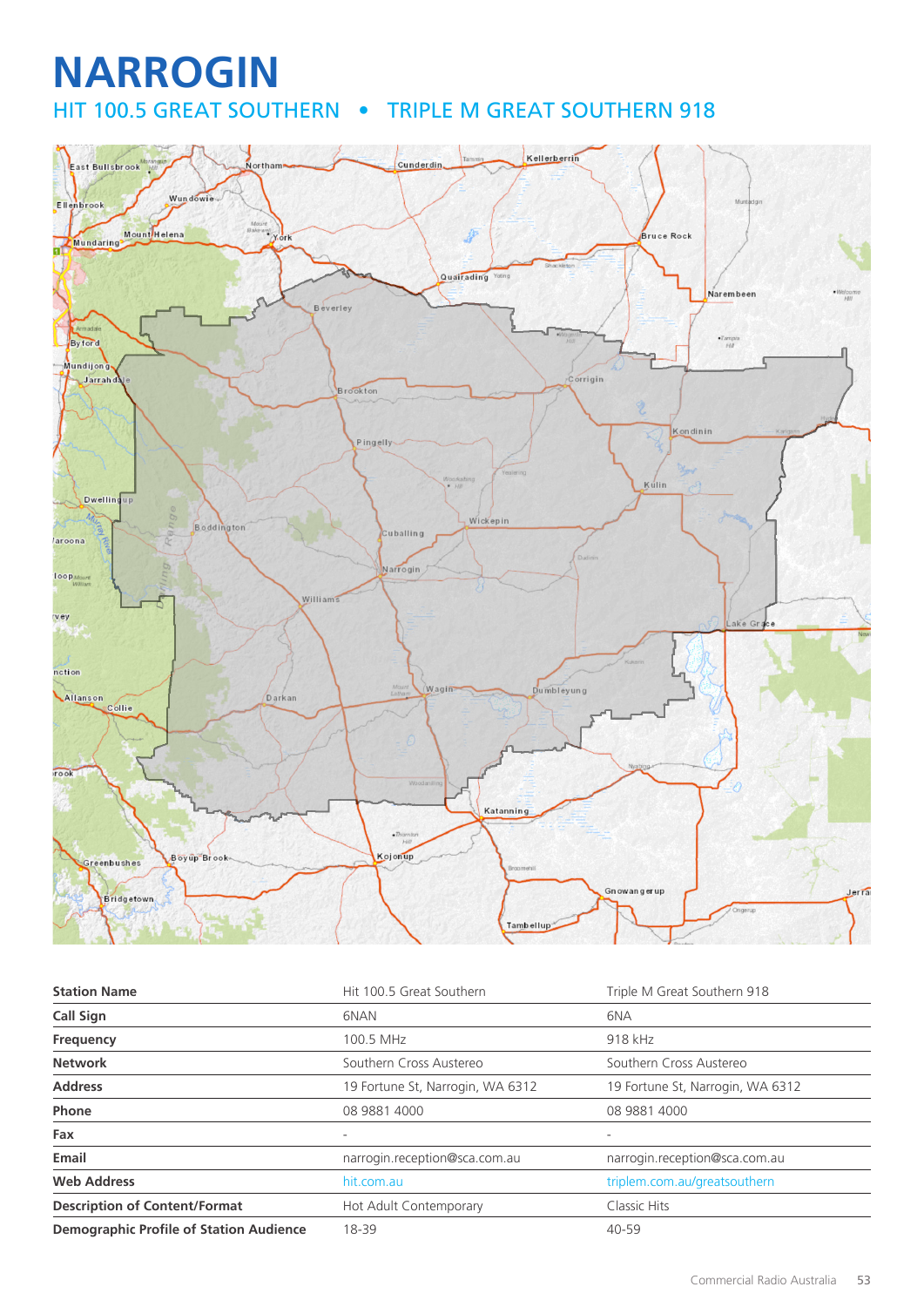# **NARROGIN**

Narrogin is the largest inland town in the Central South region of Western Australia. It is a thriving rural community just two hours from Perth, Albany, Bunbury and Mandurah. On the edge of the rich Central Southern Wheatbelt, Narrogin is in the heart of Western Australia's richest farming land.

In comparison to the 2011 census, the population within the radio licence area of Narrogin has decreased by 1.99% to 25,390. The birthplace for 80% of the population was Oceania including Australian, New Zealander, Indigenous and Islander persons.

Narrogin has a wide choice of educational offerings including two State and one private primary schools, a senior high school, agricultural college, residential college and a TAFE campus. 3,798 people (15%) were attending an educational institution in 2016, comprised of 59% in infants or primary, 30% attending a secondary educational institution, 5% attending university or another tertiary institution and 6% attending TAFE. Of the 7,691 people (30%) who already have a tertiary qualification, 27% have a degree and 73% have a certificate, diploma or another tertiary qualification.

Narrogin has a high level of home ownership reflecting the stability of the region. Of the total dwellings (9,455), 45% are owned outright and 26% are mortgaged. Private rental properties represent 19% of total dwellings. 20% of the total households in Narrogin have a household income range between \$21,000 – \$41,999pa, 24% between \$42,000 – \$77,999pa and 11% between \$78,000 – \$103,999pa.

All major banks, car dealers, fast-food restaurants, and an extensive selection of national retail, chain and independent stores are represented in the district.

#### **AGRICULTURE**

There are over 37 thousand beef cattle and 3.3 million sheep and lambs in the Narrogin radio licence area. Over 688 thousand tonnes of wheat for grain and 539 thousand tonnes of barley for grain were produced. The region produced over 506 thousand kilograms of apples, 56 thousand kilograms of nectarines and 15 thousand kilograms of peaches.

#### EMPLOYMENT

The majority (60%) of the labour force of 12,341 is employed full time. The main industries of employment are:

- Agriculture Forestry and Fishing;
- Education and Training/Health Care and Social Assistance; and
- Wholesale Trade/Retail Trade/Accommodation and Food Services.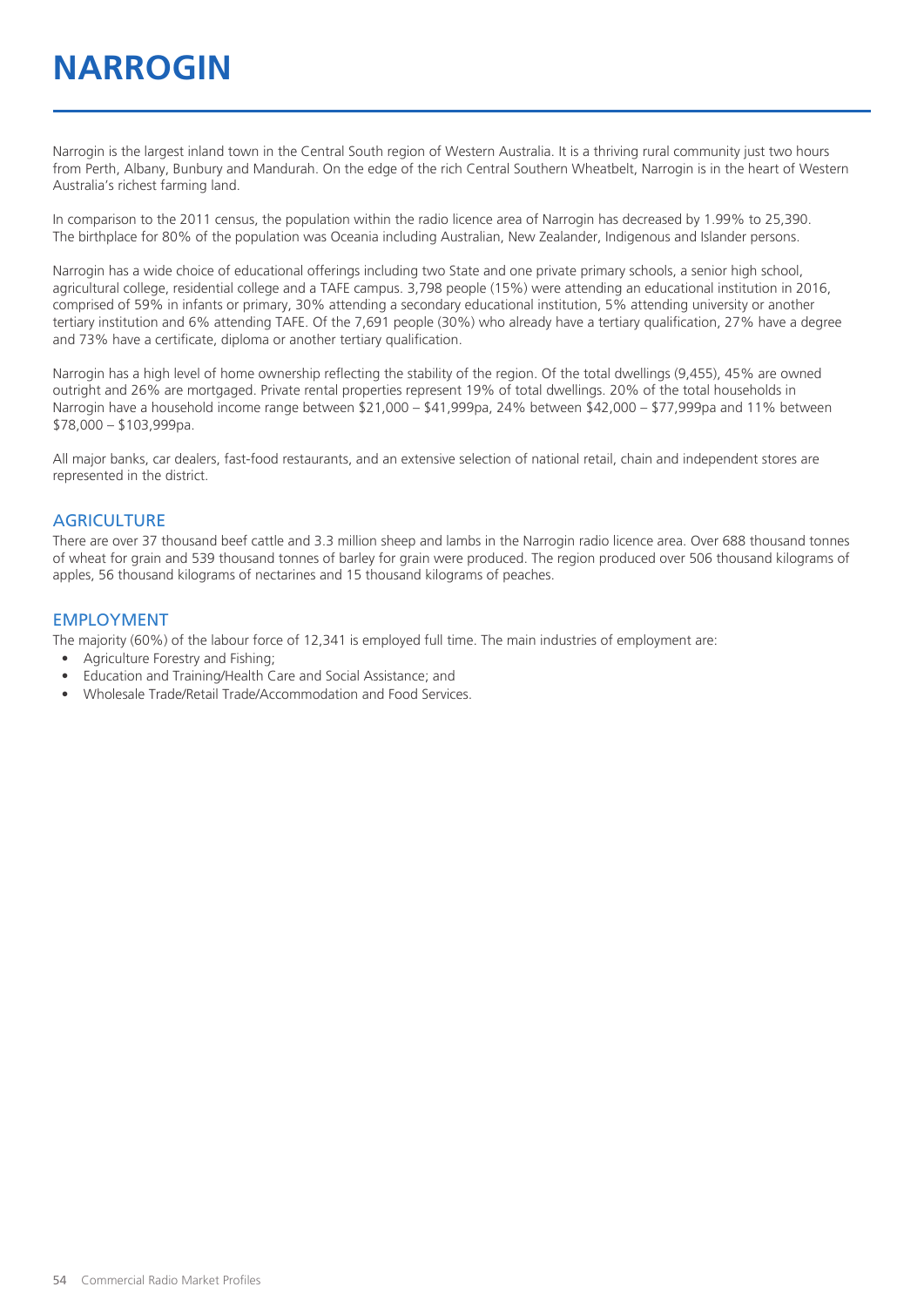# **NARROGIN**

## AGE COHORTS

| Age                          | Male   | Female | Total    | <b>Market</b><br>population |
|------------------------------|--------|--------|----------|-----------------------------|
| $10 + \gamma$ ears           | 11,341 | 10,572 | 21,913   | 86.31%                      |
| 0-9 years                    | 1,766  | 1,711  | 3,477    | 13.69%                      |
| $10-17$ years                | 1,123  | 964    | 2,087    | 8.22%                       |
| 18-24 years                  | 745    | 575    | 1,320    | $5.2\%$                     |
| 25-39 years                  | 2,058  | 2,085  | 4,143    | 16.32%                      |
| 40-54 years                  | 2,696  | 2,663  | 5,359    | 21.11%                      |
| 55-64 years                  | 2,177  | 2,006  | 4,183    | 16.47%                      |
| 65-74 years                  | 1,635  | 1,352  | 2,987    | 11.76%                      |
| 75+ years                    | 907    | 927    | 1,834    | 7.22%                       |
| Total 2011 population        | 13,573 | 12,332 | 25,905   |                             |
| <b>Total 2016 population</b> | 13,107 | 12,283 | 25,390   | 100%                        |
| % change 2011-2016           |        |        | $-1.99%$ |                             |

### LABOUR FORCE

| <b>Employment classification</b> | Total  | Labour force |
|----------------------------------|--------|--------------|
| Full-time employed               | 7,455  | 60.41%       |
| Part-time employed               | 3,421  | 27.72%       |
| Not stated employed              | 903    | 7.32%        |
| Unemployed                       | 562    | 4.55%        |
| <b>Total labour force</b>        | 12,341 | 100%         |

## HOUSEHOLD INCOME

| Income range (pa)       | <b>Total</b> | Occupied<br>dwellings |
|-------------------------|--------------|-----------------------|
| $$0 - $7,749$           | 194          | 2.08%                 |
| $$7,750 - $20,999$      | 505          | 5.41%                 |
| $$21,000 - $41,999$     | 1,910        | 20.47%                |
| $$42,000 - $77,999$     | 2,199        | 23.57%                |
| $$78,000 - $103,999$    | 1,022        | 10.95%                |
| $$104,000 - $129,999$   | 897          | 9.61%                 |
| $$130,000 - $155,999$   | 453          | 4.86%                 |
| $$160,000 - $181,999$   | 265          | 2.84%                 |
| $$182,000 - $207,999$   | 245          | 2.63%                 |
| \$208,000+              | 428          | 4.59%                 |
| Not stated              | 1,212        | 12.99%                |
| <b>Total households</b> | 9,330        | 100%                  |

## FAMILY STRUCTURE

| <b>Type of family</b>         | <b>Total</b> | <b>Total families</b> |
|-------------------------------|--------------|-----------------------|
| Couple families - Children    | 2,554        | 38.22%                |
| Couple families - No children | 3,348        | 50.1%                 |
| Single parents                | 735          | 11%                   |
| Other families                | 45           | 0.67%                 |
| <b>Total families</b>         | 6,682        | 100%                  |

## **OCCUPATION**

| <b>Employment classification</b>                                     | Total  | <b>Occupations</b> |
|----------------------------------------------------------------------|--------|--------------------|
| Managers/Professionals                                               | 4,984  | 42.51%             |
| Technicians & trade workers/<br>Community & personal service workers | 2,429  | 20.72%             |
| Clerical & administrative workers                                    | 1,055  | 9%                 |
| Sales workers                                                        | 580    | 4.95%              |
| Machinery operators & drivers/Labourers                              | 2,506  | 21.37%             |
| Not stated                                                           | 171    | 1.46%              |
| <b>Total</b>                                                         | 11,725 | 100%               |

## INDUSTRY

| Industry                                                                                                      | Total  | Workforce |
|---------------------------------------------------------------------------------------------------------------|--------|-----------|
| Agriculture, forestry & fishing                                                                               | 3,990  | 34.55%    |
| Mining                                                                                                        | 692    | 5.99%     |
| Manufacturing/Electricity, gas, water &<br>waste services/Construction                                        | 1,021  | 8.84%     |
| Wholesale trade/Retail trade/<br>Accommodation & food services                                                | 1.374  | 11.9%     |
| Transport, postal & warehousing/<br>Information, media & communications                                       | 471    | 4.08%     |
| Financial & insurance services/<br>Rental hiring & real estate services/<br>Administration & support services | 330    | 2.86%     |
| Professional scientific & technical services                                                                  | 240    | 2.08%     |
| Public administration & safety                                                                                | 686    | 5.94%     |
| Education & training/Health care &<br>social assistance                                                       | 1,893  | 16.39%    |
| Arts & recreation services                                                                                    | 65     | 0.56%     |
| Other services                                                                                                | 362    | 3.13%     |
| Not stated                                                                                                    | 425    | 3.68%     |
| <b>Total</b>                                                                                                  | 11,549 | 100%      |

#### ANNUAL HOUSEHOLD EXPENDITURE

| <b>Product or service</b>            | $$000's$ (pa) |
|--------------------------------------|---------------|
| Food & non-alcoholic beverages       | 116,837       |
| Alcoholic beverages                  | 15,170        |
| Clothing & footwear                  | 20,508        |
| Household furnishings & equipment    | 29,746        |
| Furniture & floor covering           | 10,134        |
| Household appliances                 | 7,779         |
| Household services & operation       | 21,060        |
| Medical care & health expenses       | 47,273        |
| Motor vehicle purchase               | 14,776        |
| Motor vehicle running costs          | 67,916        |
| Recreation                           | 87,285        |
| Recreational & educational equipment | 20,497        |
| Holidays                             | 38,902        |
| Personal care                        | 14,399        |